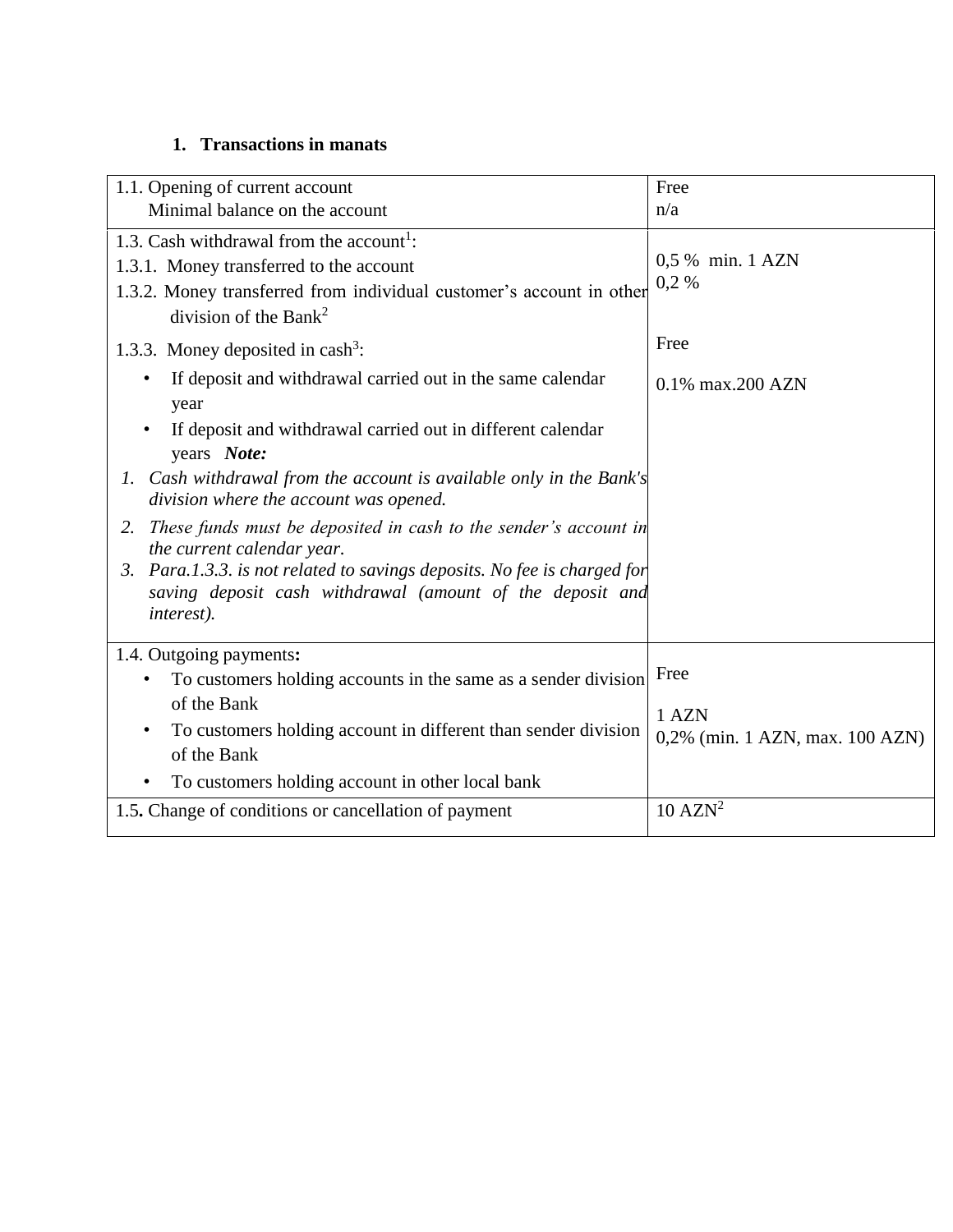# **2. Transactions in foreign currency**

٦

| 2.1. Opening of current account                                                                                                                                                                                                                                                                                                                                                                                                                                                                                                                 | Free                                                                                                   |
|-------------------------------------------------------------------------------------------------------------------------------------------------------------------------------------------------------------------------------------------------------------------------------------------------------------------------------------------------------------------------------------------------------------------------------------------------------------------------------------------------------------------------------------------------|--------------------------------------------------------------------------------------------------------|
| Minimal balance on the current account                                                                                                                                                                                                                                                                                                                                                                                                                                                                                                          | n/a                                                                                                    |
| 2.3. Cash withdrawal from the account:<br>2.3.1. Money transferred to the account<br>2.3.2. Money deposited in cash <sup>3</sup> :                                                                                                                                                                                                                                                                                                                                                                                                              | 0,5 %, min. 1 USD/EUR                                                                                  |
| If deposit and withdrawal carried out in the same Free<br>$\bullet$<br>calendar year<br>If deposit and withdrawal carried out in different<br>calendar years Note:<br>1. Para 2.3.2. does not relate to savings deposits. No fee is<br>charged for saving deposit cash withdrawal (amount of<br>the deposit and interest).<br>2. Cash withdrawal from the account is available only in<br>the Bank's division where the account was opened.<br>3. 1% commission fee is changed when the daily<br>withdrawal is equal or exceeds 500 000 USD/EUR | 0.1%, max. 200 USD/EUR                                                                                 |
| 2.4. Outgoing payments:<br>To customers holding accounts in the same as a<br>sender division of the Bank<br>To customers holding account in different than sender<br>$\bullet$<br>division of the Bank<br>To customers holding account in other local bank<br>To customers holding account in a foreign bank:<br>-Payments in USD and free currency<br>-Payments in EUR                                                                                                                                                                         | Free<br>5 USD<br><b>10 USD</b><br>0,3 %, min. 20 USD; max. 300 USD<br>0,3 %, min. 25 EUR; max. 300 EUR |
| <b>Note:</b> Division of the Bank – Head office, branches, division                                                                                                                                                                                                                                                                                                                                                                                                                                                                             |                                                                                                        |
| 2.5. Investigation of payments:<br>Up to 3 months<br>Up to 6 months<br>Over 6 months                                                                                                                                                                                                                                                                                                                                                                                                                                                            | 80 USD<br>110 USD<br>140 USD                                                                           |
| Note: fee of foreign bank charged from customer additionally                                                                                                                                                                                                                                                                                                                                                                                                                                                                                    |                                                                                                        |
| 2.6. Change of conditions, amendment or cancellation of<br>payment                                                                                                                                                                                                                                                                                                                                                                                                                                                                              | <b>50 USD</b>                                                                                          |
| Note: fee of foreign bank charged from customer additionally                                                                                                                                                                                                                                                                                                                                                                                                                                                                                    |                                                                                                        |